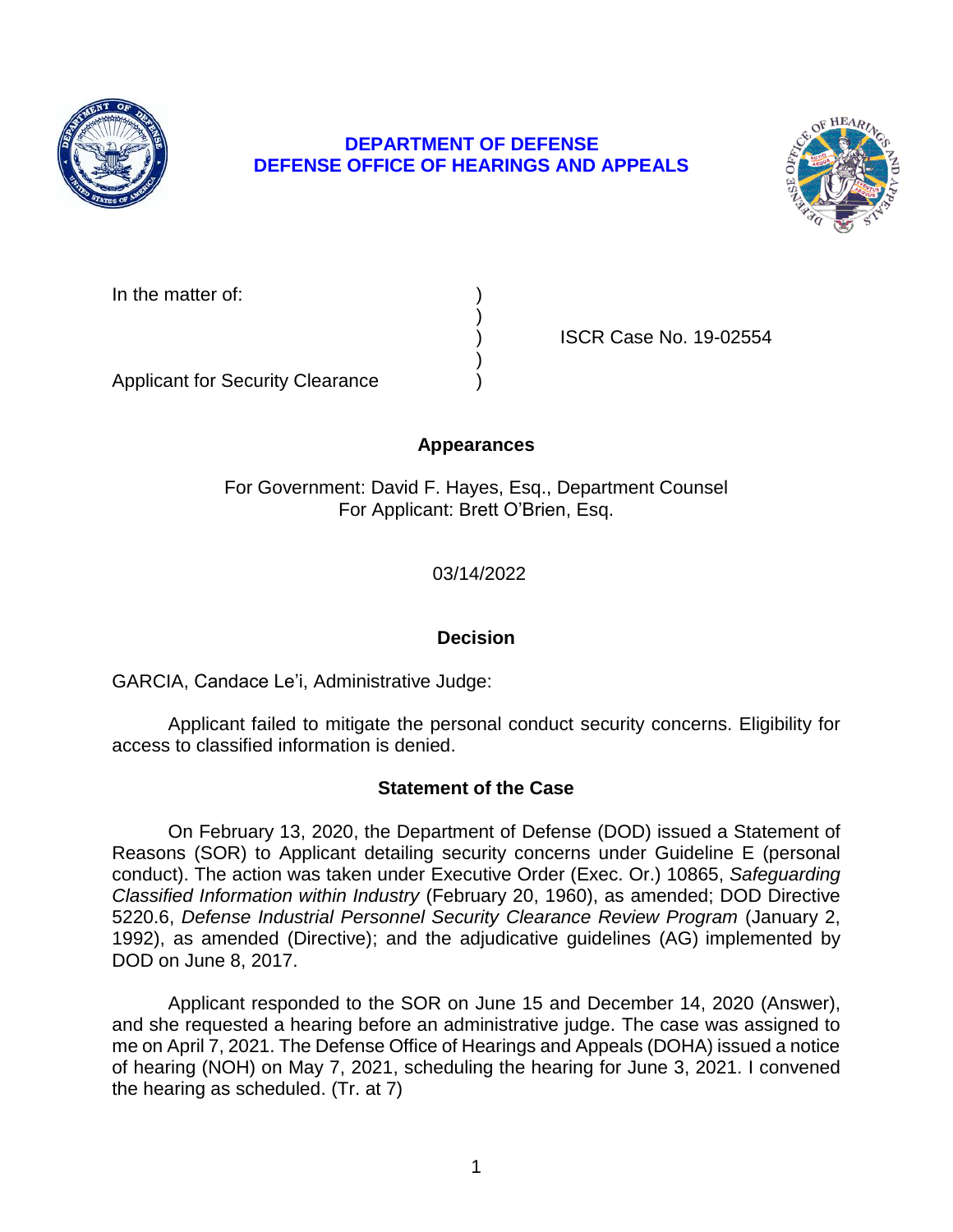#### **Procedural Rulings**

At the hearing, Government Exhibits (GE) 1 and 6 and Applicant's Exhibits (AE) A through O and Q through CC were admitted without objection. AE I is a duplicate of GE 1. At Department Counsel's request, I marked a report of investigation (ROI), which summarized Applicant's July 28, 2016 interview with a background investigator, as GE 7. Department Counsel did not offer and I did not admit GE 7 in evidence. (Tr. at 12-21, 176- 177, 191-192; GE 1, 6; AE A-O, Q-CC)

 Applicant objected to GE 2, her November 2019 response to DOD interrogatories, on the basis that she did not adopt the ROI contained therein, a summary of her March 2019 interview with a background investigator, as an accurate representation of the information she told the investigator during that interview. I overruled Applicant's objection and admitted GE 2 in evidence. I did not give any weight to the ROI contained in GE 2, given Applicant's indication that she did not adopt this ROI. AE K is a duplicate of GE 2. (Tr. at 12-21, 176-177, 191-192; GE 2; AE K)

 Applicant also objected to GE 3, 4, and 5, a June 2018 clearance decision statement issued by another government agency (AGA), and two AGA reports of polygraph examination, from December 7 and December 13, 2017, respectively, on the basis that the documents, as with the ROI in GE 2, contained mischaracterizations of admitted GE 3, 4, and 5 in evidence. AE F is a duplicate of GE 3, and AE E is a duplicate of GE 4 and 5. (Tr. at 12-21, 176-177, 191-192; GE 3-5; AE E, F) information conveyed to AGA by Applicant. I overruled Applicant's objections and

 Department Counsel objected to AE P, an expert witness report, on the basis that the expert provided an opinion in his report on a matter that was an "inherently governmental function." I overruled Department Counsel's objection and admitted AE P in evidence. I gave minimal weight to AE P, given Applicant's failure to call the expert as a witness at the hearing. (Tr. at 12-21, 176-177, 191-192; AE P)

 Applicant testified and called four witnesses; three of the four witnesses testified telephonically. At Applicant's request, I kept the record open until June 22, 2021, to allow which I collectively marked as AE DD and admitted without objection. DOHA received the hearing transcript (Tr.) on June 9, 2021. (Tr. at 192-193; AE DD) her to submit additional documentation. By that date, Applicant submitted documentation,

### **Findings of Fact**

 1.d, 1.e, and 1.f. She is 38 years old. She graduated from high school in 2001, and she earned a bachelor's degree in 2005 and a master's degree in 2018. As of her October 2020 SCA, she was working towards obtaining a doctorate degree from a foreign university. She married in 2011 and divorced in 2013. As of the date of the hearing, she was single and did not have any children. She has owned a home since 2017. (Answer; Applicant admitted SOR allegation ¶ 1.b and denied SOR allegations ¶¶ 1.a, 1.c, Tr. at 114-115, 153, 189; GE 1, 4, 6; AE A, B, I, M, Q, S, V, Y, DD)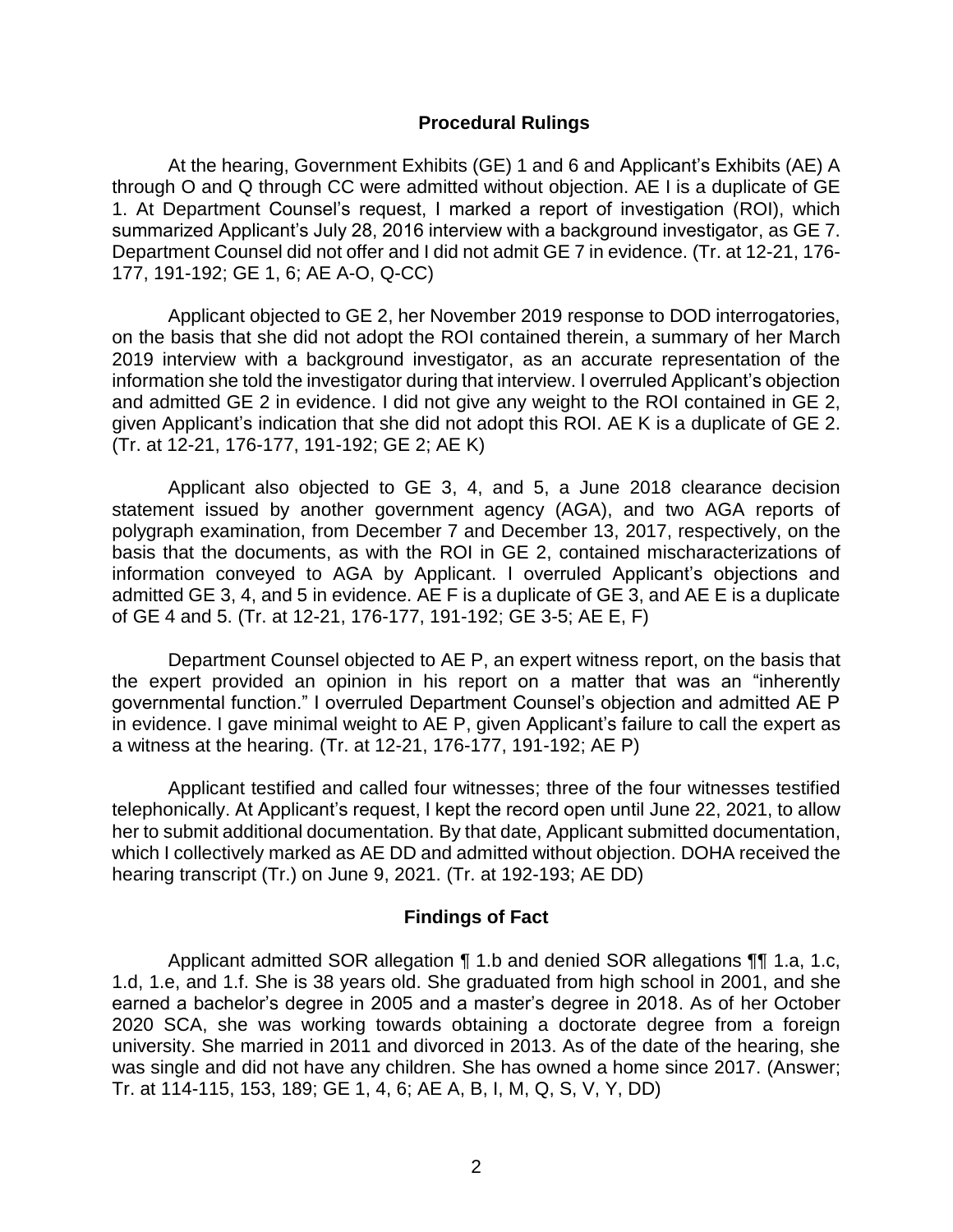Applicant previously held a secret clearance in 2012 and a top secret clearance in 2017. As of the date of the hearing, she was a consultant for her employer, a DOD contractor, since late 2015, and she has supported contracts under AGA through her employment. Under one such contract, Applicant underwent AGA's security clearance process, completed a security clearance application (SCA) in January 2016, and was twice polygraphed by AGA, first, on December 7 (first polygraph), and second, on December 13 (second polygraph), 2017. AGA denied her security clearance in June 2018, due to concerns involving sexual behavior, criminal conduct, and personal conduct. She appealed AGA's denial of her clearance in July 2018, and AGA's clearance denial was upheld on appeal in October 2018. (Answer; Tr. at 6, 140-150, 190; GE 1, 3, 4, 5, 6; AE E, F, G, H, L, U, DD)

In December 2018, Applicant completed another SCA as part of her acceptance as a direct commission in a U.S. military command. She disclosed the 2018 AGA denial of her clearance that was upheld on appeal. In January 2019, in support of another contract under AGA, Applicant underwent AGA's waiver process; AGA granted her a waiver in approximately August 2020; and Applicant worked on the contract under AGA for over one year. In October 2020, she completed another SCA when her employer renominated her for another AGA contract. She disclosed the 2018 AGA denial of her clearance that was upheld on appeal and her receipt of the February 2020 DOD SOR. As of the date of the hearing, she was still undergoing AGA's security clearance process. (Answer; Tr. at 6, 140-150, 190; GE 1; AE I, N, O, Q, U, DD)

 The SOR alleged that Applicant: (1) worked as a prostitute from approximately 2004 to April 2007 (SOR ¶ 1.b); (2) engaged in an affair with a married man from approximately 2007 to 2014 (SOR ¶ 1.c); (3) married her former spouse in approximately website on around February 2015, and received approximately \$400 that Spring from February 2011, so that he could collect additional housing allowance from the U.S. Navy under fraudulent circumstances (SOR ¶ 1.a); and (4) joined a "sugar baby arrangement" someone she met through the website (SOR ¶ 1.d).

 The SOR also alleged that Applicant used marijuana in 2012 and in approximately February 2014, while possessing a clearance (SOR ¶ 1.f). The SOR also alleged that Applicant falsified material facts on her January 2016 SCA, when she deliberately failed to disclose her 2012 and 2014 marijuana use and answered "No" in response to the following:

Section 23 - Illegal Use of Drugs or Drug Activity . . . Illegal Use of Drugs or Controlled Substances In the last seven (7) years, have you illegally used any drugs or controlled substances? Use of a drug or controlled substance includes injecting, snorting, inhaling, swallowing, experimenting with or otherwise consuming any drug or controlled substance? . . . While Possessing a Security Clearance Have you EVER illegally used or otherwise been involved with a drug or controlled substance while possessing a security clearance other than previously listed?

(SOR ¶ 1.e; GE 6)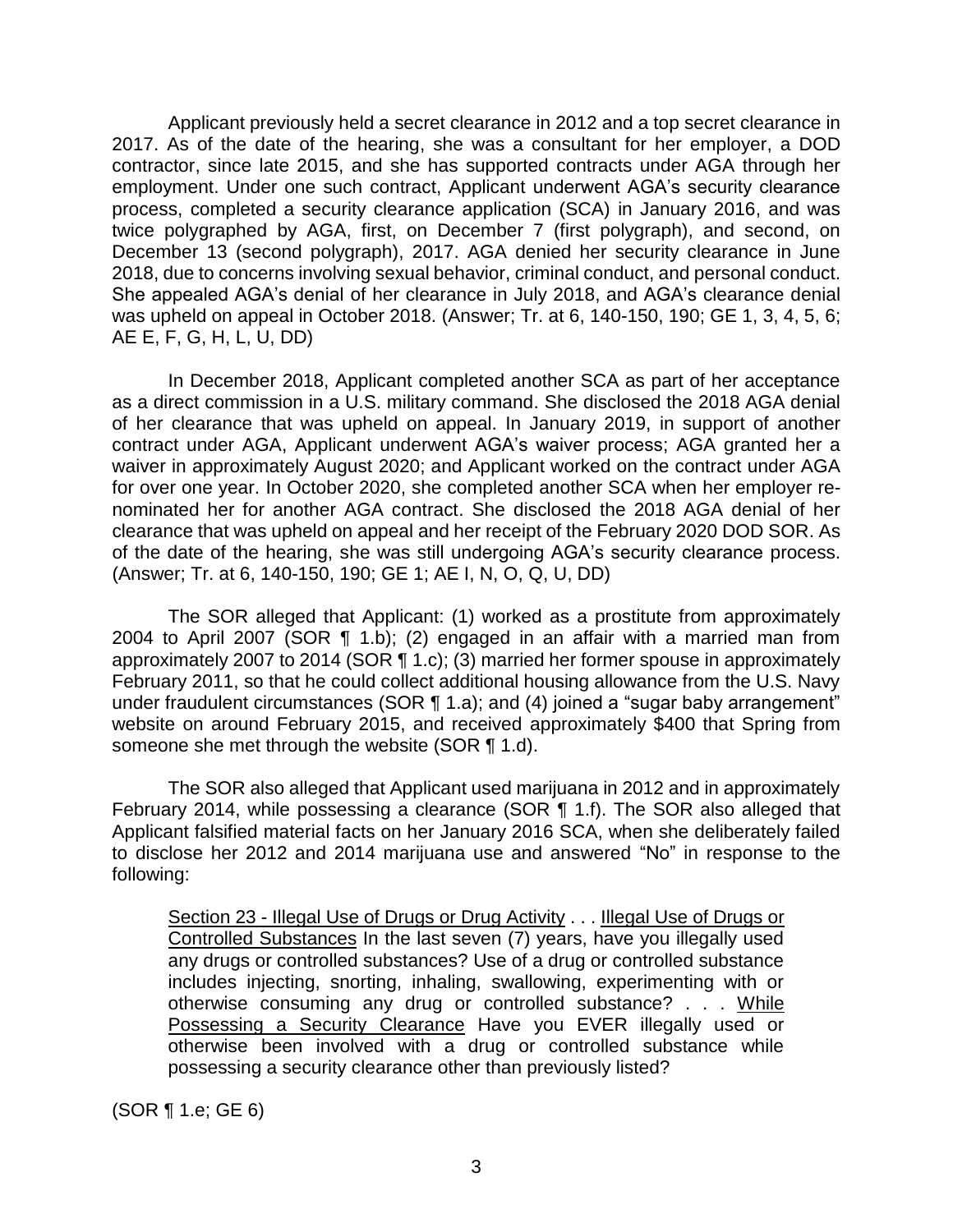Applicant's SCA's from 2016, 2018, and 2020; AGA's December 2017 reports from her first and second polygraphs; AGA's 2018 clearance decision statement; Applicant's July The SOR allegations are established by Applicant's admissions in her Answer; 2018 appeal of AGA's clearance denial; and Applicant's hearing testimony. (Answer; Tr. at 113-192; GE 1, 3, 4, 5, 6; AE E, F, G, I, DD)

 Applicant became curious about prostitution when she attended an all-woman's college. She testified:

[W]e focused a lot on women's labor, women's economics, the roles education, businesses played in the development and empowerment of women, and just the different waves of feminism that women experience based on their socioeconomic backgrounds.

(Tr. at 115; GE 1, 3, 5, 6; AE E, F, I, Z, DD)

Applicant's curiosity led her to first experiment with prostitution in 2004, through a college classmate who was a "madam," responsible for organizing the "meetings between the client and the escorts." On this occasion, the madam told Applicant about a client; Applicant confirmed her interest; Applicant was driven to the client's house, and "I had my one hour and then I ended the night. I was driven back home." (Tr. at 115-126, 177- 178, 190; GE 3, 5; AE E, F)

Applicant next experimented with prostitution in approximately late 2006 to early 2007, when she moved to state A. She testified that she was interested, "from a research perspective," with how prostitution worked in state A. Initially, she was connected with a "madam," who linked Applicant with clients on two separate occasions. She then independently advertised her sexual services at an hourly rate of \$300, and engaged in prostitution approximately 25 times until around April 2007. In the interest of safety, she always met her clients at a hotel and not her personal residence. (Tr. at 115-126, 177- 178, 190-191; GE 3, 5; AE E, F)

 Applicant testified that she did not disclose her 2004 and 2006 to 2007 involvement with prostitution during her 2016 interview with a background investigator or her first polygraph and the pre-test interview, because she incorrectly assumed that the timeframe was beyond the relevant seven-year scope of interest. The ROI summarizing Applicant's 2016 interview with a background investigator, marked as GE 7, is not in evidence. She also testified that she was ". . . under a lot of stress . . . very much afraid. . ." during both polygraphs, having never previously been polygraphed. She testified that the first polygraph lasted four hours and she took only one break, at her request. She did not communicate to anyone, during the first polygraph, that she felt stressed. She conveyed her stressful experience to her facility security officer (FSO) after her first polygraph was completed. She knew the polygraphs were a part of her security clearance processing with AGA. (Tr. at 115-126, 157-176, 179-187, 190; GE 3, 4, 5; AE E, F)

 Applicant returned for a second polygraph because AGA told her she did not pass the lifestyle portion of the first polygraph. She disclosed her 2004 and 2006 to 2007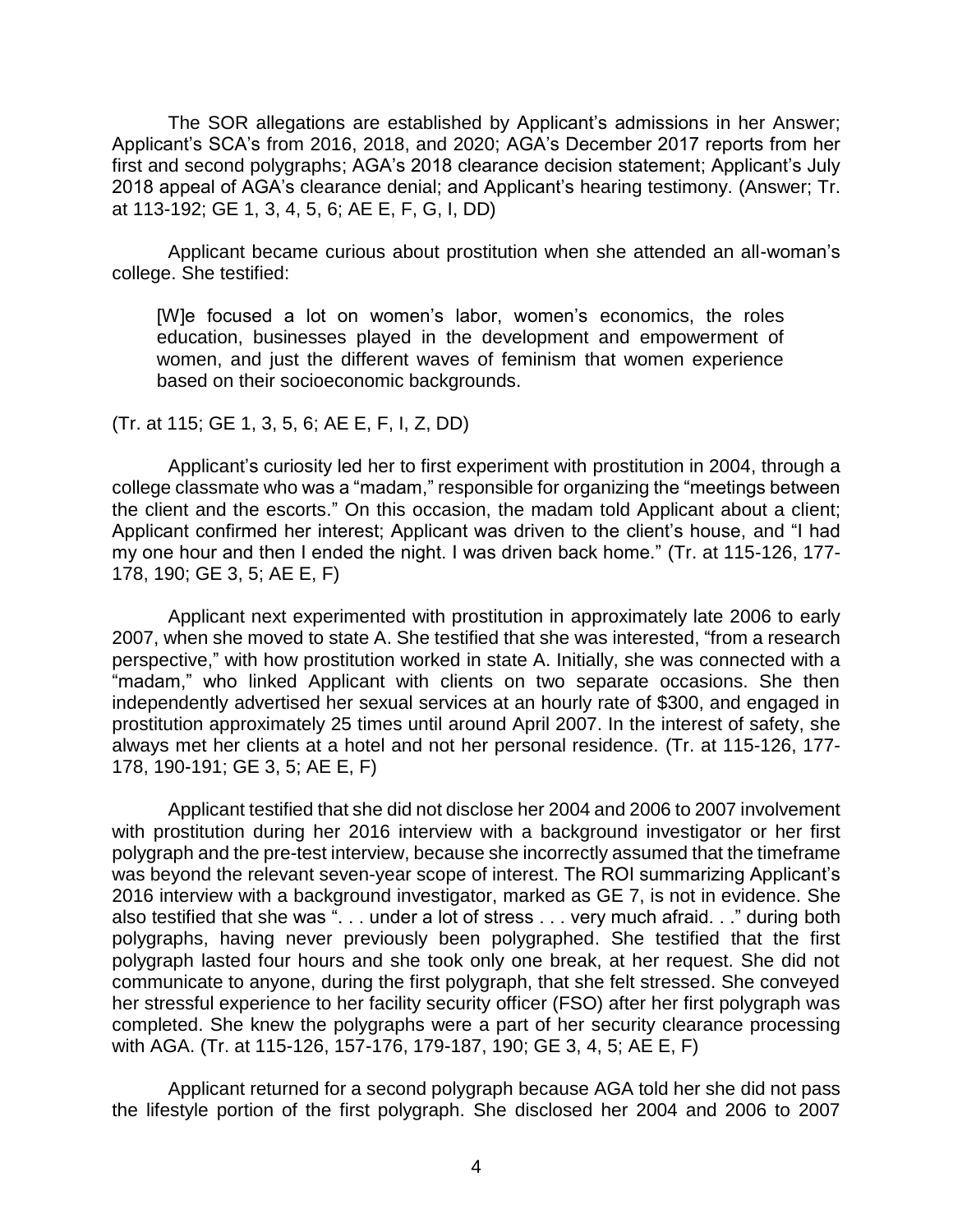involvement with prostitution during her second polygraph, to include the pre-test interview. She disputed the indications contained in the second polygraph report, that: (1) she had read the first polygraph report and deemed it accurate, and (2) she was unable to successfully complete the first polygraph because she was not ready to fully discuss her involvement in the sex-work industry. She testified that: (1) she was not given a copy of the first polygraph report to read, but rather, "they just read it to me," and (2) she would have been able to continue the first polygraph and discuss her 2004 to 2007 involvement with prostitution if she had more time, but reiterated that it was already at the four-hour mark when it concluded. In her July 2018 appeal of AGA's clearance denial, she rebutted the indications contained in the second polygraph report that characterized her as having engaged in prostitution from 2004 to 2017. She maintained that she ". . . didn't do the sex work the entire time." (Tr. at 115-126, 157-176, 179-187, 190; GE 3, 4, 5; AE E, F, G, DD)

 Applicant denied the indication, contained in the ROI summarizing her 2019 interview with a background investigator, that she concealed information about her past involvement with prostitution during her 2016 interview with a background investigator, because she was afraid it would affect her ability to obtain a security clearance. As previously mentioned, I do not give any weight to the ROI contained in GE 2, given Applicant's indication that she did not adopt this ROI. Applicant also denied indicating, during her second polygraph, that she tried to compartmentalize her past involvement with prostitution because it was difficult for her to admit that she was a "whore, a sugar baby." She compared a "sugar baby arrangement" to "going on a dating app, basically," and stated that it is considered "dating" since the parties "enter into a relationship." She stated that it is not illegal. She defined a "sugar baby" as:

[A] person, male or female, who engages in a relationship with a more affluent male or female. Sometimes gifts are exchanged, but it's usually the more affluent male or female [who] would present gifts to the sugar baby.

(Tr. at 115-126, 135-136, 157-176, 178-187, 190-191; GE 2, 5; AE E, G, J, K, DD)

 individual (Man 1) in approximately April 2007 with whom she engaged in a transactional relationship for ten weeks. They then decided to explore the potential for a relationship and Applicant stopped advertising her sexual services. She initially asked Man 1 to pay her \$10,000 monthly for her services and companionship, but he declined. During the course of their relationship, Man 1 gave Applicant \$4,000 monthly from April to the summer of 2007. He then paid for the remainder of her college tuition for that spring semester and the full tuition for the following fall semester. He gave her money to help her buy a car, and he gave her approximately \$800 monthly to help her pay her rent. In 2013, she moved into a cottage adjacent to his home and paid him \$1,000 monthly in rent, reduced from the \$2,700 monthly market value. They traveled the world. He gave was married and engaging in an extramarital affair with her at the time. She felt "enamored, happy, supported, and respected" in her relationship with him. Their relationship ended in 2015, when his wife learned about it, but they continued to have Through her personal advertisement for sexual services, Applicant met an her numerous gifts. Applicant stated that Man 1 was her boyfriend, although she knew he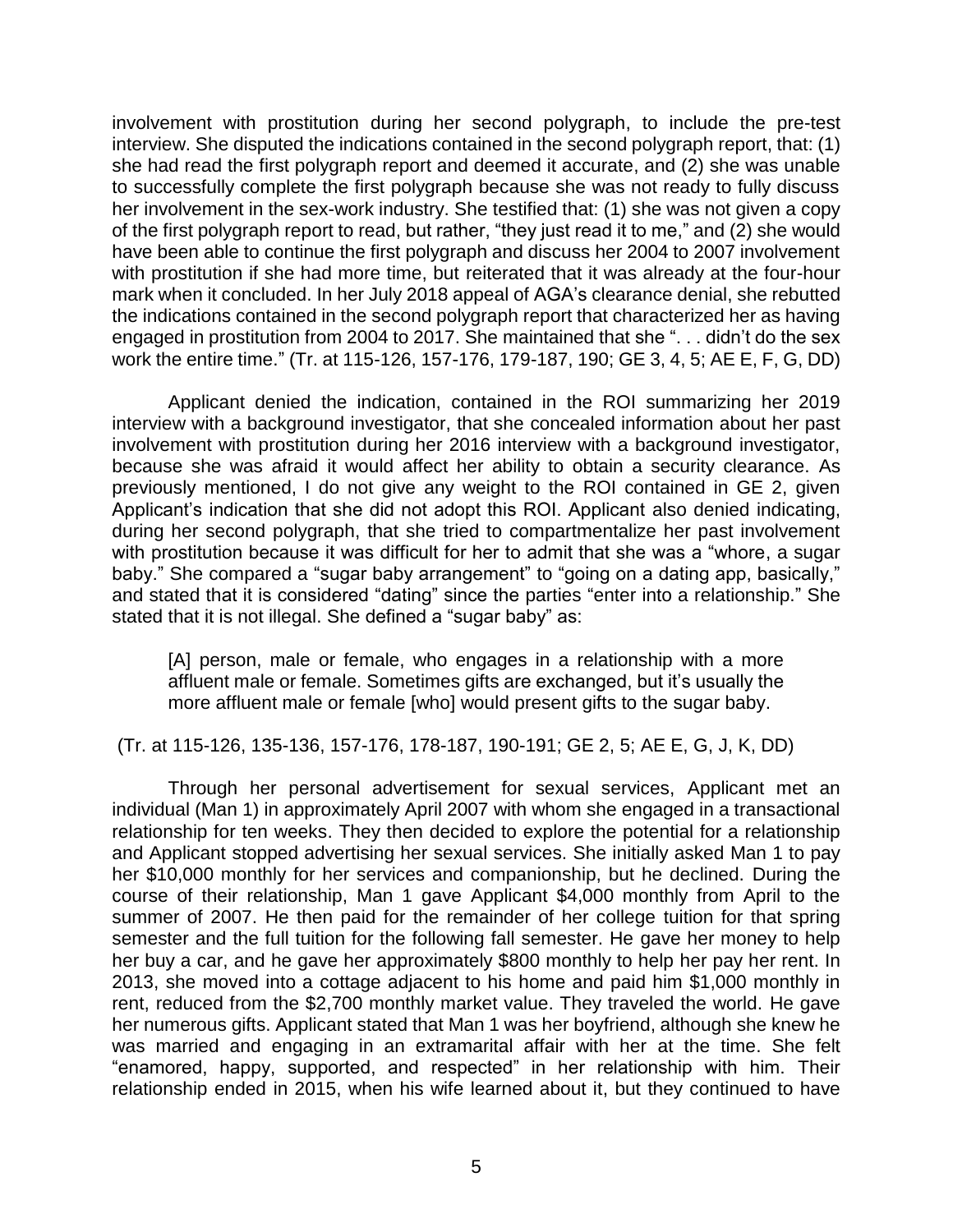intimate, albeit "infrequent," sexual relations until 2017. (Tr. at 115-126, 157-175, 178- 187, 190-191; GE 1, 3, 4, 5, 6; AE E, F, G, I, DD)

 Applicant testified that she did not disclose her involvement with Man 1 during her 2016 interview with a background investigator because she also believed it was beyond interview with a background investigator, marked as GE 7, is not in evidence. Applicant reiterated that she was in a state of duress during her first polygraph, and she recanted statements reflected in the first polygraph report wherein she characterized: (1) her relationship with Man 1 as an "arrangement," and one that she would have left if he was not giving her money; (2) herself as the "sugar baby;" and (3) feeling ". . . like a prostitute who took advantage of a man who was willing to help me." She testified that her recantations are contained in the following documents: (1) her 2018 response to AGA's SOR; (2) her 2018 appeal of AGA's clearance denial; and (3) her 2021 interview with a background investigator. Of these documents, only Applicant's July 2018 appeal of AGA's the relevant seven-year scope of interest. The ROI summarizing Applicant's 2016 clearance denial is in evidence.

 Applicant acknowledged that she did not make any such recantations during her second polygraph. She also testified that she disclosed her relationship with Man 1 during her 2019 interview with a background investigator, but denied telling the investigator that Man 1 gave her \$13,000 after she asked Man 1 for it out of anger. As previously mentioned, I do not give any weight to the ROI contained in GE 2, given Applicant's indication that she did not adopt this ROI. Applicant maintained that although she and Man 1 were having an affair, she "felt very much a part of a relationship." (Tr. at 115-126, 135-139, 157-175, 178-187, 190; GE 2, 3, 4, 5; AE E, F, G, J, K, DD)

 Man 1 telephonically testified that he met Applicant in approximately 2006 or 2007, after discovering Applicant's profile advertisement through an online search for prostitutes. He saw Applicant "a few times" over the course of approximately one to two months in a "fee for services kind of exchange." During these occasions, he estimated that he paid Applicant a flat fee of \$200 for 30 minutes of services. Although he was married, he asked Applicant if she could be his girlfriend because he no longer wanted her to work as a prostitute. They dated for approximately seven to eight years. He saw Applicant frequently and regularly provided her with financial support. He helped with her expenses related to her apartment rentals, car purchase, education, and day-to-day living. They traveled together on numerous domestic and international trips. In approximately 2008, his medical practice hired Applicant as a consultant to utilize her "computer savvy skill set" to improve its social media profiles. He loved Applicant. (Tr. at 44-76)

 Man 1 testified that Applicant told him, while they were dating, that she got married and his relationship with her would be affected by her marriage. He could not recall when Applicant got married and when her marriage ended. He recalled that Applicant did not live with her spouse full time. He stated that both his marriage and Applicant's marriage had "little effect on our relationship." (Tr. at 44-76)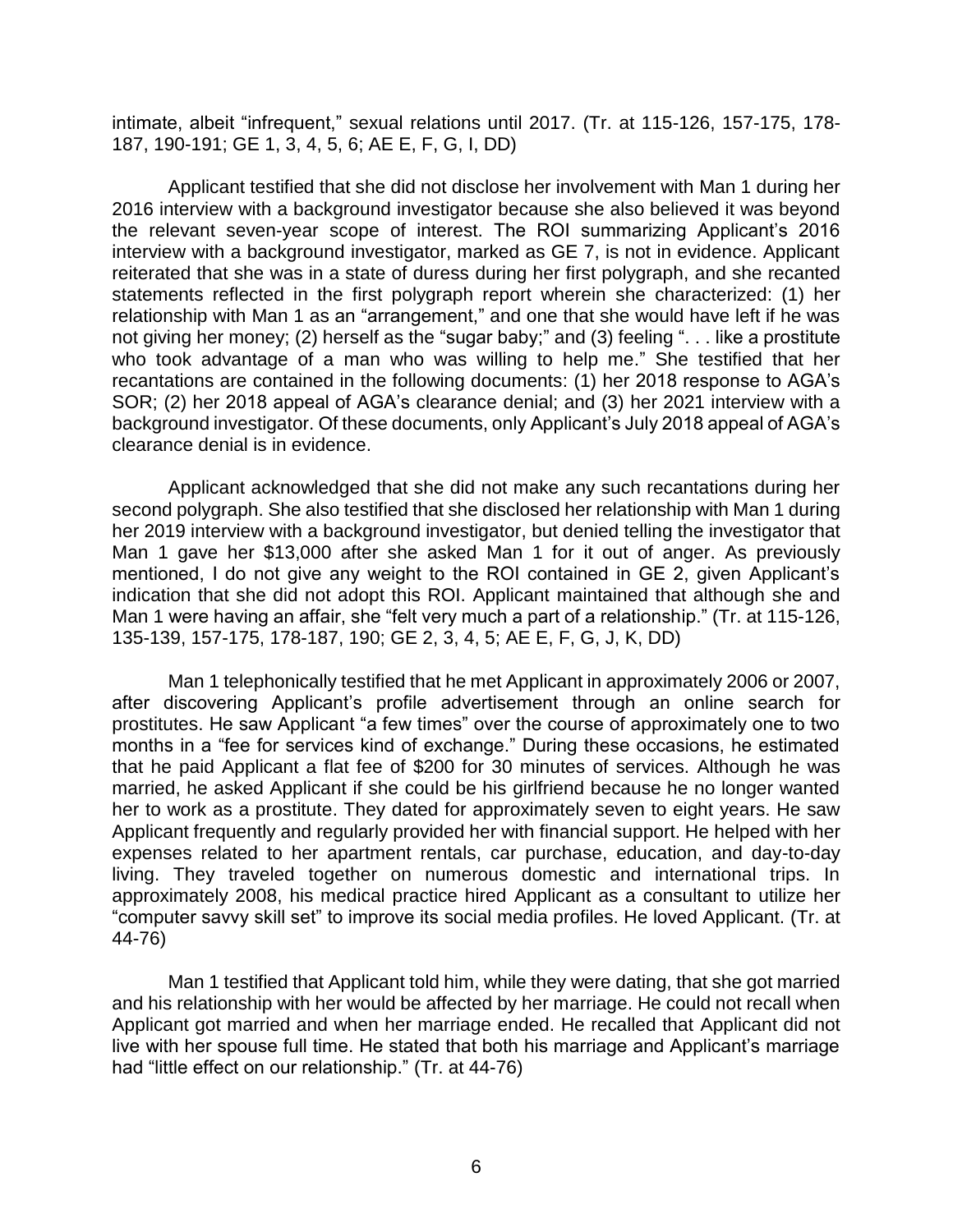In approximately January 2015, Man 1's spouse discovered he and Applicant's romantic relationship. Applicant consequently vacated the apartment she had been renting on his property, and he gave Applicant approximately \$10,000 to help with her relocation expenses. Their relationship subsequently dwindled as they saw each other less and he became involved with another woman. Applicant moved out of state in approximately 2017, and Man 1 stated that he had not since seen or provided Applicant with any assistance, financial or otherwise. Man 1 testified that Applicant never demanded or attempted to extort him for money. (Tr. at 44-76)

 Applicant met her former spouse in 2007, when they volunteered for the same presidential campaign. They were peers first, and then their friendship developed into a relationship. They started discussing marriage in early 2011. Applicant described their marriage as an "ethical non-monogamy relationship," or "an open relationship" with "no boundaries," where all parties know and consent and respect boundaries." She testified that she "embraced the fluidity of sexuality" and is "bisexual in western lexicon," and she was aware that her former spouse was unclear about his sexuality at the time of their marriage, which did not deter her. (Tr. at 122-130; GE 1, 4, 6; AE E, I, M, Y, Z, DD)

 Applicant's former spouse served in the U.S. military during their marriage. She testified that they did not have any "explicit conversation," during their marriage, about how he was paid as a service member because she was "fiercely independent," she earned an income, and they maintained separate finances. She testified that they did which she understood as money he received "as a benefit because he lived "in [state A]." She testified that she did not purposefully marry him so that he could receive BAH, and they never discussed marrying so that he could receive BAH. She stated that after their divorce, she and her former spouse maintained a good relationship, and he moved in with her, in her then-boyfriend's cottage, for approximately three to four months in 2014 after he had been reassigned from state B back to state A. (Tr. at 122-130, 187; AE M, Y) however, discuss during their marriage his receipt of basic allowance for housing (BAH),

Applicant denied telling a background investigator in 2016 that she married her former spouse because: (1) he is "homosexual;" (2) he could not marry his then-male partner because of existing U.S. military policy; and (3) he asked her to do so to help him keep his home by getting BAH for being married. She also denied telling the 2016 background investigator that she wanted to help her former spouse and she did not want him to lose his home. She also denied telling the 2016 background investigator that if she had to do it over again, she should have told her former spouse "no." She did not recall stating that her former spouse and his then-partner asked a number of single women to do so and that all the other women said "no." The ROI summarizing Applicant's 2016 interview with a background investigator, marked as GE 7, is not in evidence. (Tr. at 151- 157; AE M, Y)

 Applicant's former spouse telephonically testified. He met Applicant in 2007, when they volunteered for the same presidential campaign. He and Applicant became close friends during the campaign year and subsequently remained in touch. They married in 2011 and divorced in 2013, and their marriage was a "non-exclusive" one. He was previously married from 2002 to 2004, and he was in the process of divorcing his third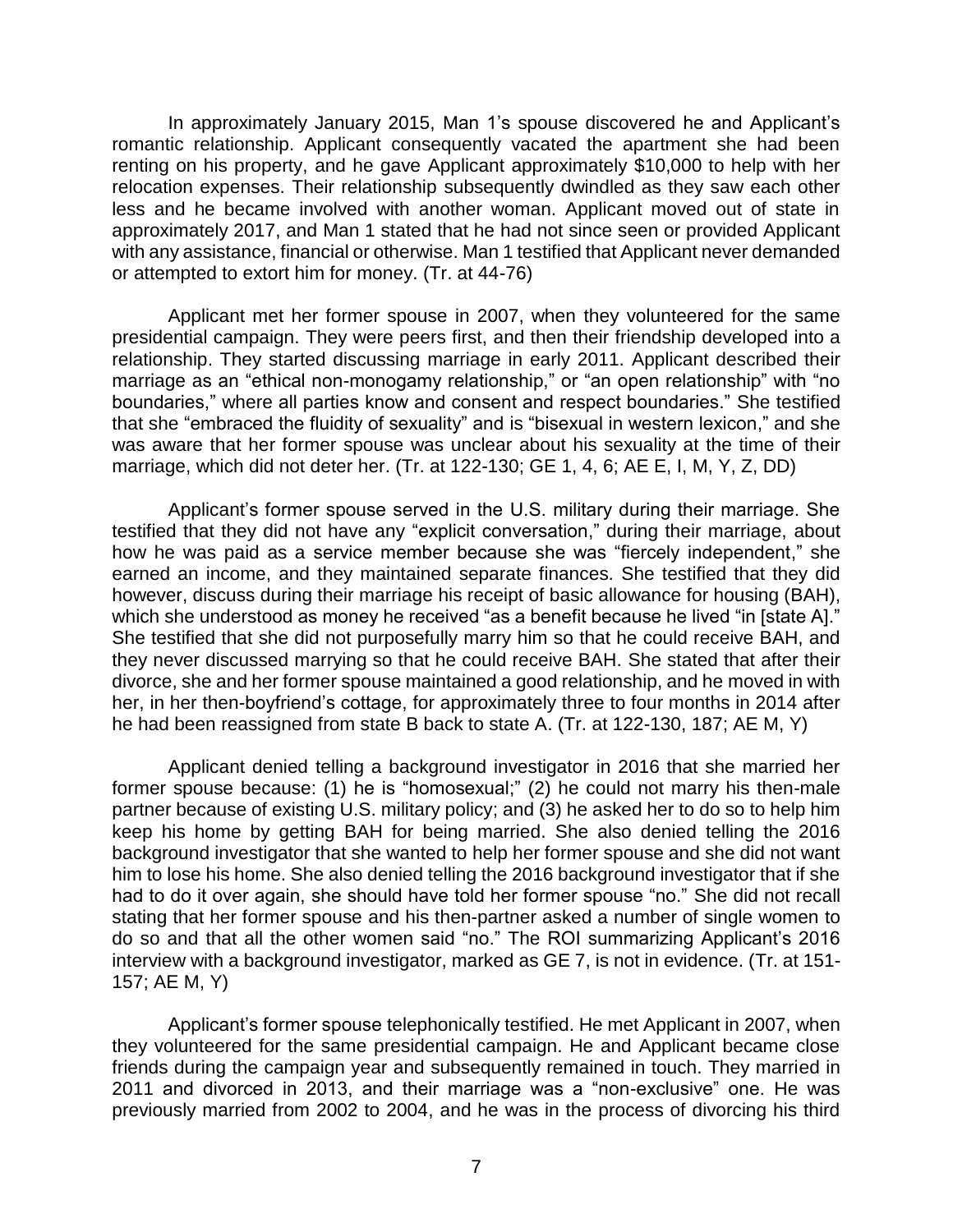spouse as of the date of the hearing. He also testified that Applicant did not work as a prostitute during their marriage and recalled that she had stopped such work prior to their marriage. He testified that Applicant remained one of his best friends. (Tr. at 76-92)

 Applicant's former spouse was an officer in the U.S. military. He testified that he never discussed with Applicant, during their marriage, how military pay worked and thus, he did not believe she understood it. In 2011, when he was stationed in state A, he lived in a condominium that he purchased before he married Applicant. He testified that he was never delinquent on his mortgage. He received a \$2,400 monthly housing allowance from the U.S. military, which included Applicant as his wife and dependent, and he used the that Applicant did not live with him in the condominium because her commute to where housing allowance to pay for his monthly mortgage of approximately \$2,800. He testified she worked was too lengthy. (Tr. at 85- 92)

 In February 2015, Applicant joined a "sugar baby" website called ["SeekingArrangement.com.](https://SeekingArrangement.com)" She testified that she did so to "meet new people and to date," and denied doing so to meet prospects who were affluent or who could provide her with financial benefits. She met an individual through the website (Man 2) and stated, "We had great conversations. Our talking on e-mails, it was very engaging." When they met for the first time, for lunch, "[w]e got along" and lunched for two hours. She testified that after lunch:

[H]e presented a gift of \$100 and I thought that was sweet and generous. I thought we connected really well. And, you know, it looked like we were going to have a second date. And so I was like, why don't you just come over to my place; I'll make dinner for you. Let's have a good time. And he came over; we had a great time for several hours. I thought we were hitting it off. I thought this might lead to a third date as well. We engaged in consensual sex. And then he left money outside in the kitchen and he left, and I was a bit -- yes. He left.

(Tr. at 137-139, 172-176, 178-179, 190-191; GE 3, 5; AE E, F, G, DD)

 Applicant reported this encounter during her second polygraph. The second polygraph report reflects that Applicant described the "sugar baby" website as "a Bumble but for the arrangement lifestyle." The report also reflects that Applicant confirmed that being a member of the site implied a willingness to be in an "arrangement." Applicant testified that she did not find it unusual that Man 2 gave her \$100 after their lunch. She she clarified a statement she made during her second polygraph, that she was surprised when Man 2 gave her money after their lunch because they had not yet had sex, and that she meant to say that the money Man 2 left her was "just a gift." She testified that she made this clarification in her: (1) July 2018 appeal of AGA's clearance denial; (2) "rebuttals in 2018, 19' and '20;" and (3) 2021 interview with a background investigator. Of these documents, only Applicant's July 2018 appeal of AGA's clearance denial, her described it as "social collectivism, just making sure everyone is okay." She testified that she realized he was a "john," or a client seeking a prostitute's services. She testified that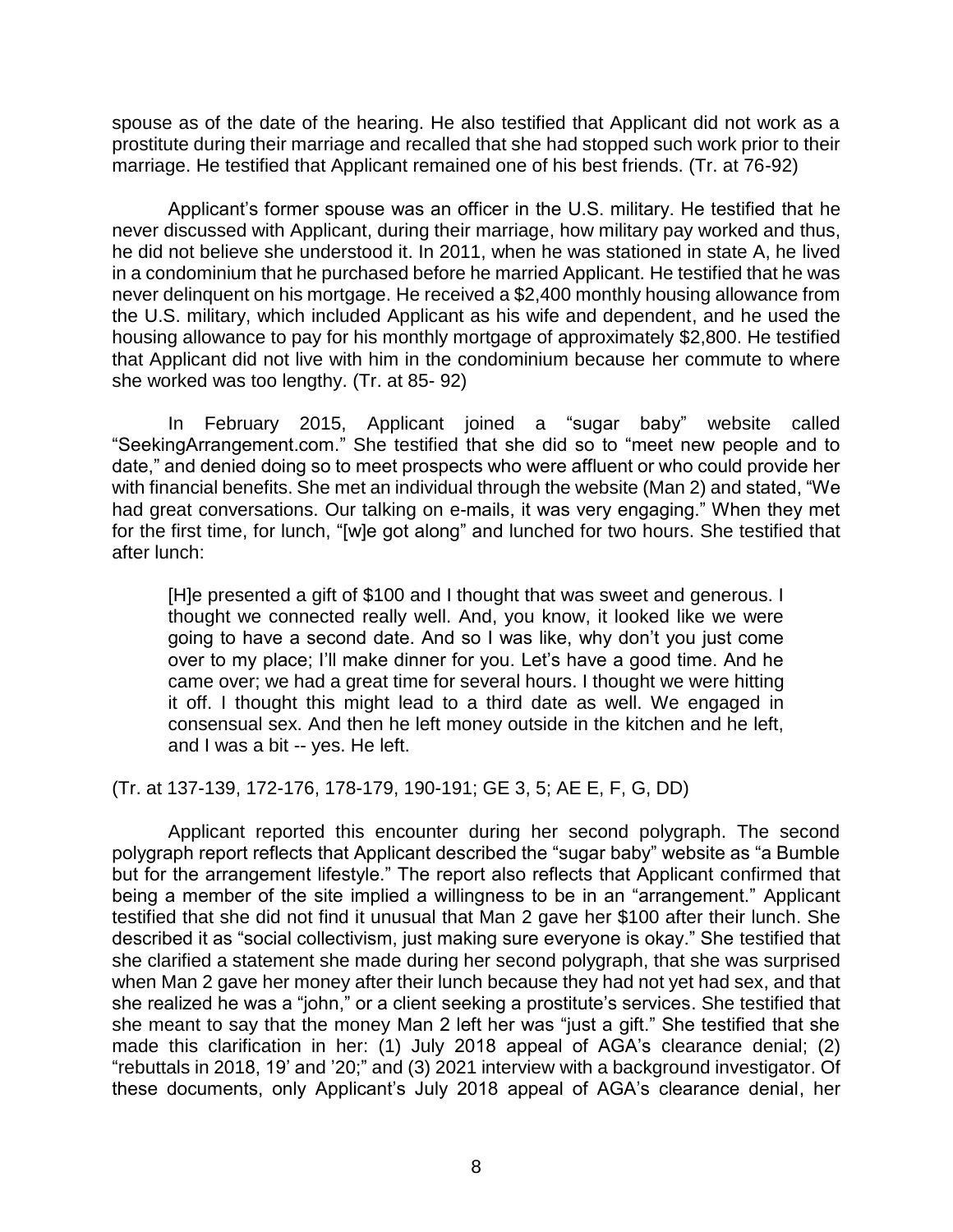November 2019 response to DOD interrogatories, and her Answer, are in evidence. (Answer; Tr. at 137-139; 172-176, 190-191; GE 2, 3, 5; AE E, F, G, J, K, DD)

 Applicant testified that she found Man 2's gesture of leaving her money after sex as ". . . pretty insulting and embarrassing. I misread it . . .." She testified that she did not have any discussions with Man 2 about a pay-for-services arrangement, and stated that she "took it as a dating -- a potential relationship. I thought we would go on a third date." She stated that she would not have invited Man 2 to her personal residence, for safety reasons, if she intended to act as a prostitute. She stated that they subsequently had no further contact. She testified that she recanted an assumption she made when she indicated, during her second polygraph, that she knew the \$300 Man 2 left her was for the sex they had and she therefore spent it right away, and that she rebutted this assumption in her "response to the SORs in 2018, 2019, and 2020." Of these documents, only Applicant's July 2018 appeal of AGA's clearance denial, her November 2019 response to DOD interrogatories, and her Answer are in evidence. She testified that she has not since joined any such similar website, and she had no future intentions of doing so. (Tr. at 137-139; 172-176, 189-191; Answer; GE 2, 3, 5; AE E, F, G, J, K, DD)

 Applicant used marijuana three times: (1) in 2008, she ate a marijuana cookie because she was curious; (2) in 2012, she smoked marijuana; and (3) in 2014, she ate another marijuana cookie. After she used marijuana in 2014, she felt that she did not need marijuana in her life. She testified that she has no future intent to use marijuana. (Tr. at 130-135, 160, 187; GE 1, 4, 5; AE E, F, I)

The first polygraph report reflects Applicant's disclosure of only her 2014 marijuana use. It also reflects that Applicant referred to her ingestion of a marijuana cookie in 2014 as unintentional, because she did not know that her former spouse and his partner, who were living with her at the time, made marijuana cookies. The second polygraph report reflects Applicant's disclosure of her 2012 and 2014 marijuana use. It reflects that she: (1) did not discuss her 2012 marijuana use during her first polygraph, because she was embarrassed that she had used marijuana while she was unknowingly pregnant; and (2) knowingly ingested a marijuana cookie in 2014, but did not discuss such knowledge because she was concerned that the recency of her use would have a negative impact on her security processing. (GE 4, 5; AE E)

 Applicant testified that she unknowingly held a security clearance when she used marijuana in 2012 and 2014. She testified that when she worked as a conference organizer for a DOD contracting company in state A, she did so only for the summer of 2012, as further discussed below. She testified that although she completed an SCA under the company's sponsorship that summer, she did not know the outcome of her security clearance processing because she last spoke to the company's owner when the conference concluded. She testified that she was unaware she was granted a security clearance in 2012 until she began working for her current employer in 2015. She testified that she contacted the company's owner in 2020 to ask when her security clearance was granted after her completion of the 2012 SCA, because she needed to list this information in her 2016, 2018 and 2020 SCA's, that she was granted a security clearance in on her 2020 SCA, and his response was that he would "look into it." Applicant disclosed,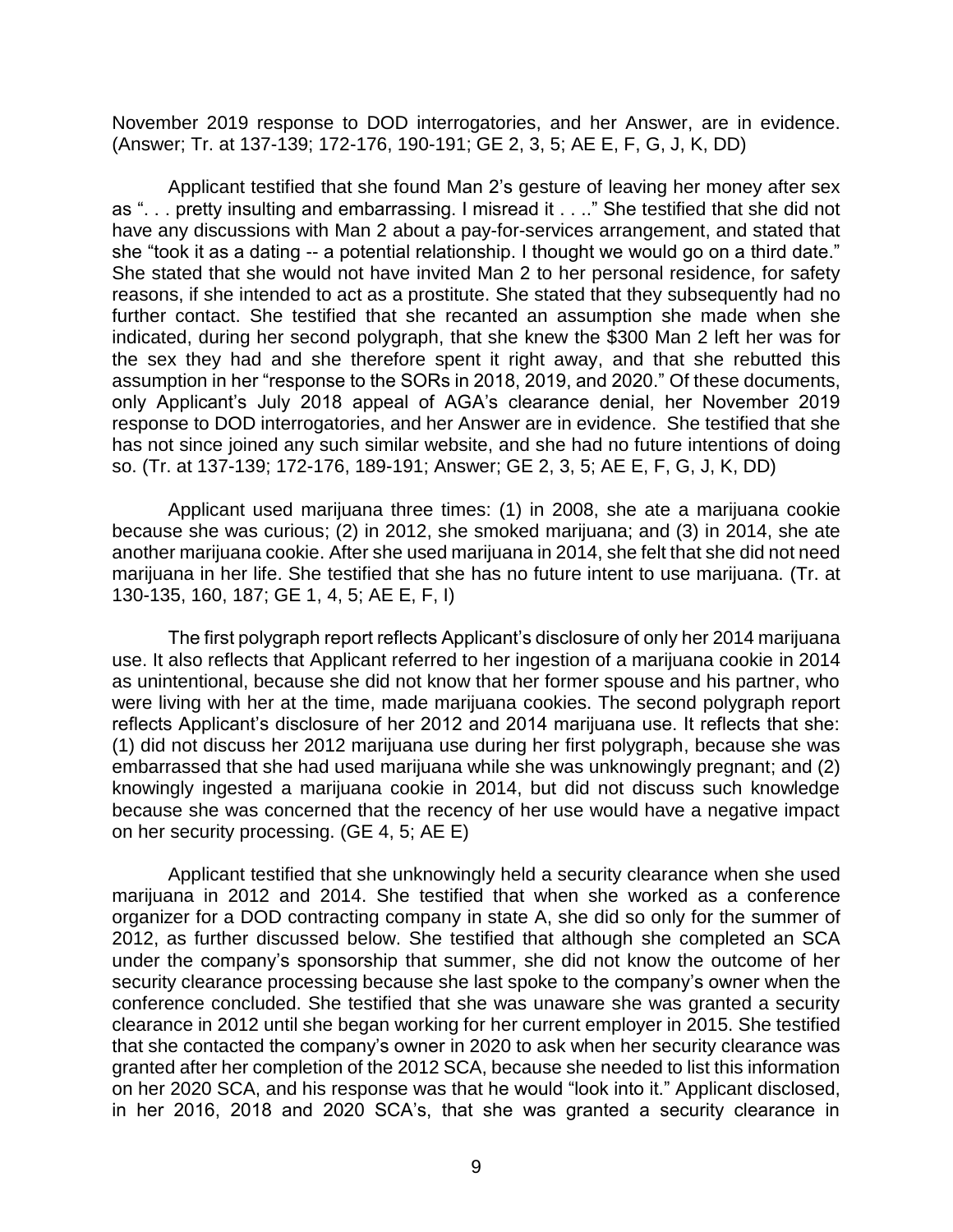December 2012. She listed that the investigation was completed in approximately September 2012; she was granted a "Secret" clearance in approximately December 2012; and that "It was from US Pacific Command J92." (Tr. at 130-135; GE 1, 6; AE I, DD)

 The president and owner of the state-A-based DOD contracting company in which Applicant worked in the summer of 2012 telephonically testified. He met Applicant that summer when a federal customer proposed that Applicant might be able to assist him with an international conference hosted by his company. He hired Applicant as an independent consultant for the eight-week duration of the conference, from approximately August to September 2012. She did not need a security clearance during this time, but he recalled that his company sponsored her for one because it hoped to hire her permanently after the conference's conclusion. He stated that company records reflected that Applicant completed an SCA in August 2012. He did not recall informing Applicant that he was her FSO. He also did not recall having any further communication with Applicant after the conference ended in September 2012, to include any discussions about the status of her clearance, because the opportunity to hire her permanently did not pan out. He testified that he did not believe Applicant had any knowledge that her clearance continued to be processed after she stopped working for his company that September. He also testified that he did not recall being notified, through the Joint Personnel Adjudication System, whether Applicant's clearance had been granted, and he could not recall whether Applicant was granted an interim security clearance in the short time she worked for him. He testified that he only recently communicated with Applicant in 2020, when she sent him an email asking whether he recalled the outcome of her 2012 security clearance processing. (Tr. at 92-113; AE C, D, AA-CC)

 Applicant acknowledged she did not disclose her marijuana use on her 2016 SCA. She attributed her failure to do so to poor judgment, stating she was scared of the adverse impact such a disclosure would have on her security clearance eligibility. In her 2018 and 2020 SCA's, Applicant disclosed all three occasions in which used marijuana and she marked "Yes," to the questions that inquired whether her marijuana use occurred while possessing a security clearance. In both SCA's, she maintained that she did not know the outcome of her 2012 security clearance processing until she began working for her current employer in 2015. At that point, her employer informed her that she already had a clearance that was about to expire. (Tr. at 130-135, 150-152, 187-190; GE 1, 6; AE I, DD)

 February 2017 until December 2020, when Applicant was transferred to another program, testified in person. This witness was a deputy program manager as of the date of the hearing, and worked for the same employer as Applicant since 2011. She ranked Applicant among the top 15% of employees she has supervised. She stated that Applicant's immediate supervisors favorably reviewed Applicant during the period when 2019. The witness testified that she was aware Applicant held a top secret clearance in 2017, and then was denied clearance eligibility after a full-scope polygraph by AGA in approximately 2018, due to prior issues involving prostitution. The witness also testified An individual who served as Applicant's administrative career manager from Applicant was under her management, and that Applicant was promoted in approximately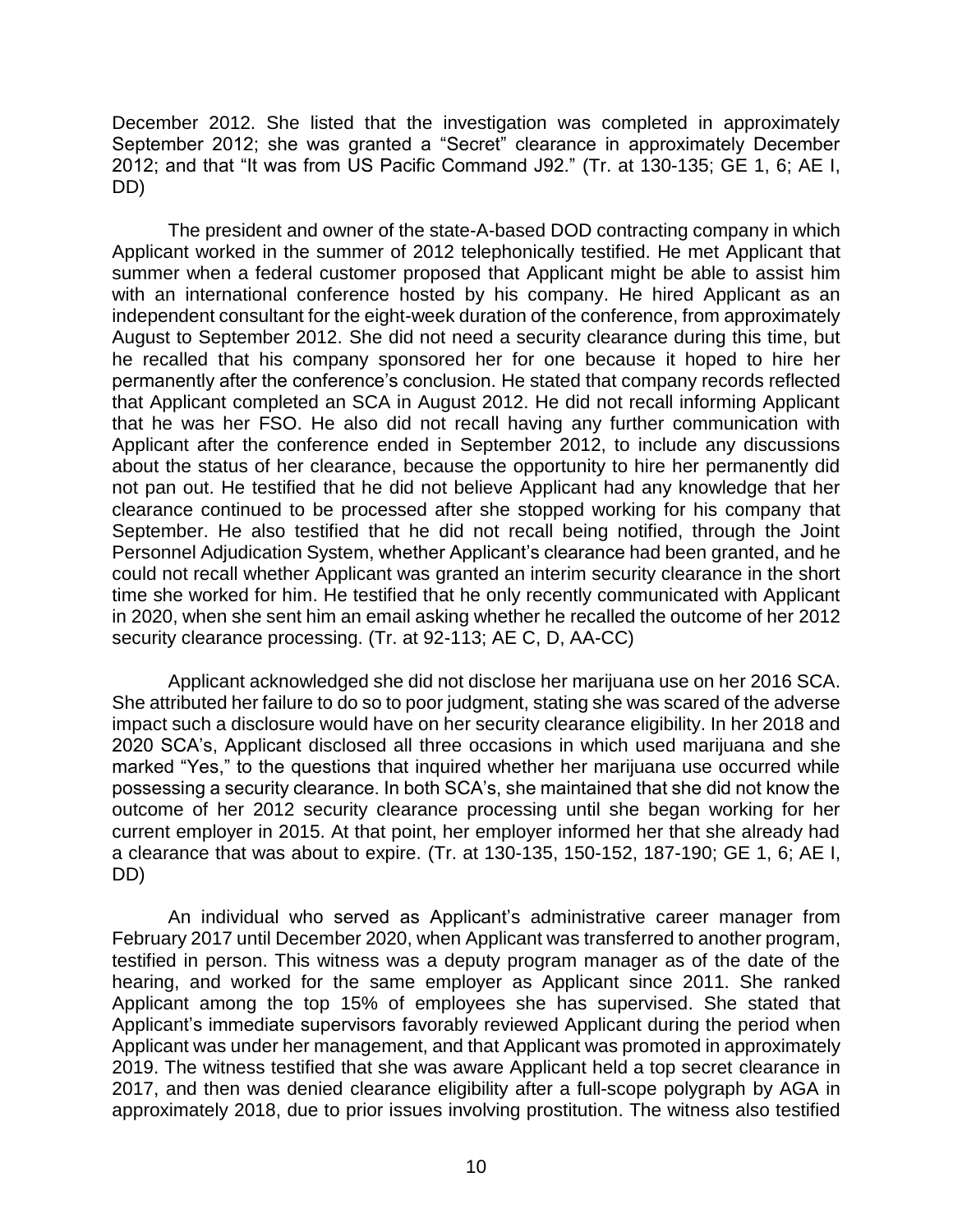that she was aware Applicant was granted a waiver by AGA because the client wanted Applicant on its project. The witness testified that Applicant openly told her, after Applicant prostitute as a source of income. The witness described Applicant as "incredibly hardworking" and a valued data scientist, which was "a skill set that's hard to find and failed her first polygraph in December 2017, about Applicant's prior voluntary work as a [Applicant] excelled with all of the products that she supported . . .." (Tr. at 22-44; AE U)

 An individual who presented himself as an expert in the fields of and U.S. intelligence community, and an officer in the U.S. military with experience in national security law, was hired by Applicant as an independent subject-matter-expert to draft an expert witness report on her behalf. He wrote, in his June 2020 report, that he closely examined Applicant's case and was of the opinion that Applicant mitigated any personal conduct, sexual behavior, and criminal conduct security concerns. He wrote that Applicant made a prompt and good-faith effort to correct her omissions and had taken positive steps to reduce vulnerabilities associated with her past misconduct. He also wrote that her past acts of misconduct were isolated events from which she had rehabilitated, taken complete accountability, and demonstrated that she was committed to no longer engaging in such behavior. He concluded that she is "fit to maintain a security counterintelligence, insider threat, counterterrorism, and cyber security within the DOD clearance." (AE P)

 A number of character references attested to Applicant's reliability and trustworthiness. One reference, who referred to Applicant as a colleague and a friend, wrote that he has known Applicant since 2015. He noted Applicant's dedication, both in her community and at work, to mentorship in the area of programming. Another reference, who was Applicant's college advisor and professor, wrote that she has known Applicant since 2001. This reference wrote that she thought "very well of [Applicant's] intellectual abilities," and described her as an honest, mature, and highly productive person. Another reference, who served as Applicant's second-level manager from 2017 to at least 2021, described Applicant as innovative, with a strong commitment to learning and helping passionate service. Applicant has participated extensively in volunteer and charity efforts in her community. She has several publications, to include one involving her work in others learn. Applicant's employer has rewarded her for her strong work ethic and programming. (AE R, S, T, U, W, X)

#### **Policies**

 When evaluating an applicant's suitability for a security clearance, the administrative judge must consider the adjudicative guidelines. In addition to brief introductory explanations for each guideline, the adjudicative guidelines list potentially disqualifying conditions and mitigating conditions, which are to be used in evaluating an applicant's eligibility for access to classified information.

 These guidelines are not inflexible rules of law. Instead, recognizing the complexities of human behavior, administrative judges apply the guidelines in conjunction with the factors listed in the adjudicative process. The administrative judge's overarching adjudicative goal is a fair, impartial, and commonsense decision. According to AG  $\P$  2(a),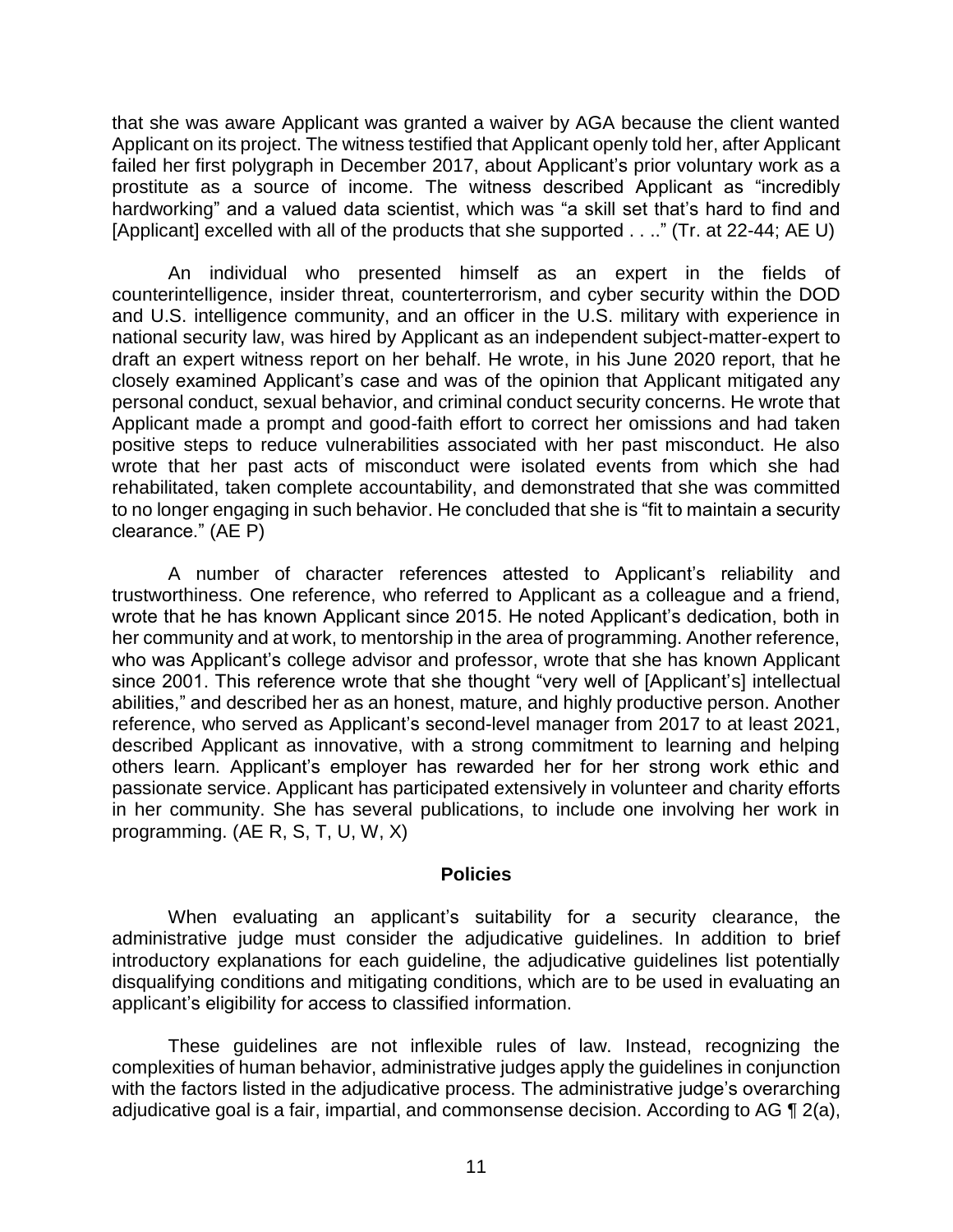the entire process is a conscientious scrutiny of a number of variables known as the "whole-person concept." The administrative judge must consider all available, reliable information about the person, past and present, favorable and unfavorable, in making a decision. The protection of the national security is the paramount consideration. AG  $\P$  2(b) requires that "[a]ny doubt concerning personnel being considered for national security eligibility will be resolved in favor of the national security."

 Under Directive ¶ E3.1.14, the Government must present evidence to establish controverted facts alleged in the SOR. Under Directive ¶ E3.1.15, the applicant is responsible for presenting "witnesses and other evidence to rebut, explain, extenuate, or mitigate facts admitted by the applicant or proven by Department Counsel." The applicant has the ultimate burden of persuasion to obtain a favorable security decision.

 A person who seeks access to classified information enters into a fiduciary relationship with the Government predicated upon trust and confidence. This relationship transcends normal duty hours and endures throughout off-duty hours. The Government reposes a high degree of trust and confidence in individuals to whom it grants access to classified information. Decisions include, by necessity, consideration of the possible risk the applicant may deliberately or inadvertently fail to safeguard classified information. Such decisions entail a certain degree of legally permissible extrapolation of potential, rather than actual, risk of compromise of classified information. Section 7 of Exec. Or. 10865 provides that adverse decisions shall be "in terms of the national interest and shall in no sense be a determination as to the loyalty of the applicant concerned." *See also*  Exec. Or. 12968, Section 3.1(b) (listing multiple prerequisites for access to classified or sensitive information).

#### **Analysis**

### **Guideline E, Personal Conduct**

AG ¶ 15 expresses the security concern for personal conduct:

Conduct involving questionable judgment, lack of candor, dishonesty, or unwillingness to comply with rules and regulations can raise questions about an individual's reliability, trustworthiness, and ability to protect classified or sensitive information. Of special interest is any failure to cooperate or provide truthful and candid answers during national security investigative or adjudicative processes.

AG ¶ 16 describes conditions that could raise a security concern and may be disqualifying. I considered the following relevant:

(a) deliberate omission, concealment, or falsification of relevant facts from any personnel security questionnaire, personal history statement, or similar form used to conduct investigations, determine employment qualifications, award benefits or status, determine national security eligibility or trustworthiness, or award fiduciary responsibilities;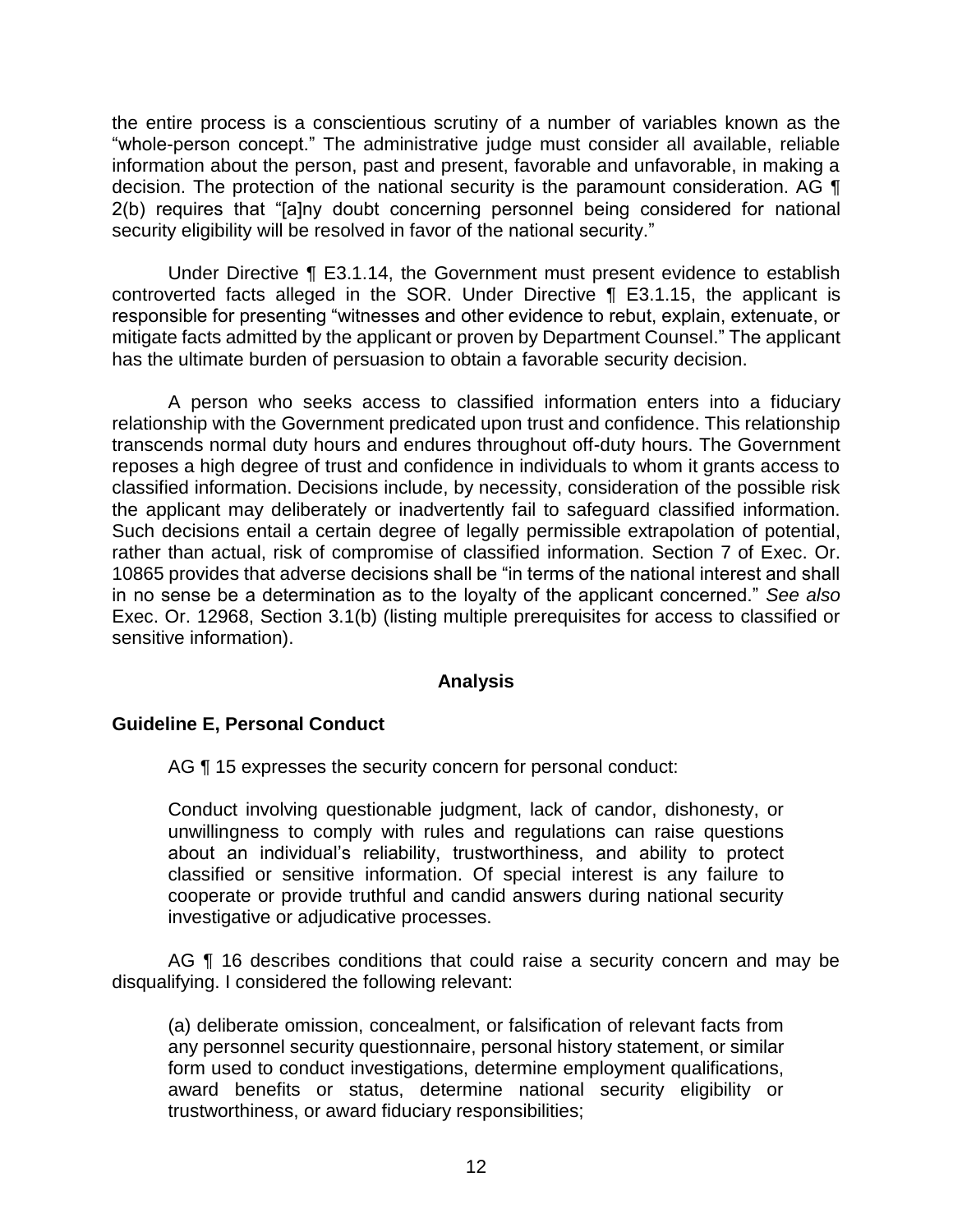(c) credible adverse information in several adjudicative issue areas that is not sufficient for an adverse determination under any other single guideline, but which, when considered as a whole, supports a whole-person assessment of questionable judgment, untrustworthiness, unreliability, lack of candor, unwillingness to comply with rules and regulations, or other characteristics indicating that the individual may not properly safeguard classified or sensitive information; and

(e) personal conduct, or concealment of information about one's conduct, that creates a vulnerability to exploitation, manipulation, or duress by a foreign intelligence entity or other individual or group. Such conduct includes: . . . (1) engaging in activities which, if known, could affect the person's personal, professional, or community standing.

 The Government's basis for SOR ¶ 1.a derives from the ROI in GE 7, and GE 7 is not in evidence. Applicant denies that she married her former spouse so that he could collect a housing allowance from the U.S. military under fraudulent circumstances, and her former spouse corroborated her testimony. Absent any further evidence, the Government failed to establish the applicability of any of the disqualifying conditions under AG ¶ 16, and I find SOR ¶ 1.a in Applicant's favor.

 Applicant has consistently maintained that she was unaware she was granted a security clearance in 2012, until her current employer informed her so in 2015. The owner of the company in state A, who sponsored her for the 2012 clearance, corroborated her testimony. As such, I find that Applicant illegally used marijuana in 2012 and 2014, but she did not knowingly use marijuana while holding a clearance in 2012 and 2014. Thus, she did not falsify her 2016 SCA by failing to disclose her use of marijuana, in 2012 and 2014, while holding a clearance. None of the applicable disqualifying conditions under AG ¶ 16 apply here and I find SOR ¶ 1.e, in part, in Applicant's favor, and SOR ¶ 1.f in Applicant's favor.

 Applicant worked as a prostitute in 2004, and from late 2006 to early 2007. Applicant had an affair with Man 1 from 2004 to 2007. This affair stemmed from a ten- week transactional relationship borne out of her advertisement for sexual services. Applicant joined a "sugar baby" arrangement website in 2015, through which she met Man 2 who gave her \$100 after they lunched and \$300 after they had sex. Applicant admitted that she knowingly falsified her 2016 SCA by failing to disclose her 2012 and 2014 use of marijuana, because she was scared of the impact such a disclosure would have on her security clearance. I find that AG ¶ 16(a) applies, in part, to SOR ¶ 1.e; and AG ¶¶ 16(c) and 16(e)(1) apply to SOR ¶¶ 1.b, 1.c, 1.d, and 1.e.

AG ¶ 17 describes the following conditions that could mitigate the personal conduct security concerns:

(a) the individual made prompt, good-faith efforts to correct the omission, concealment, or falsification before being confronted with the facts;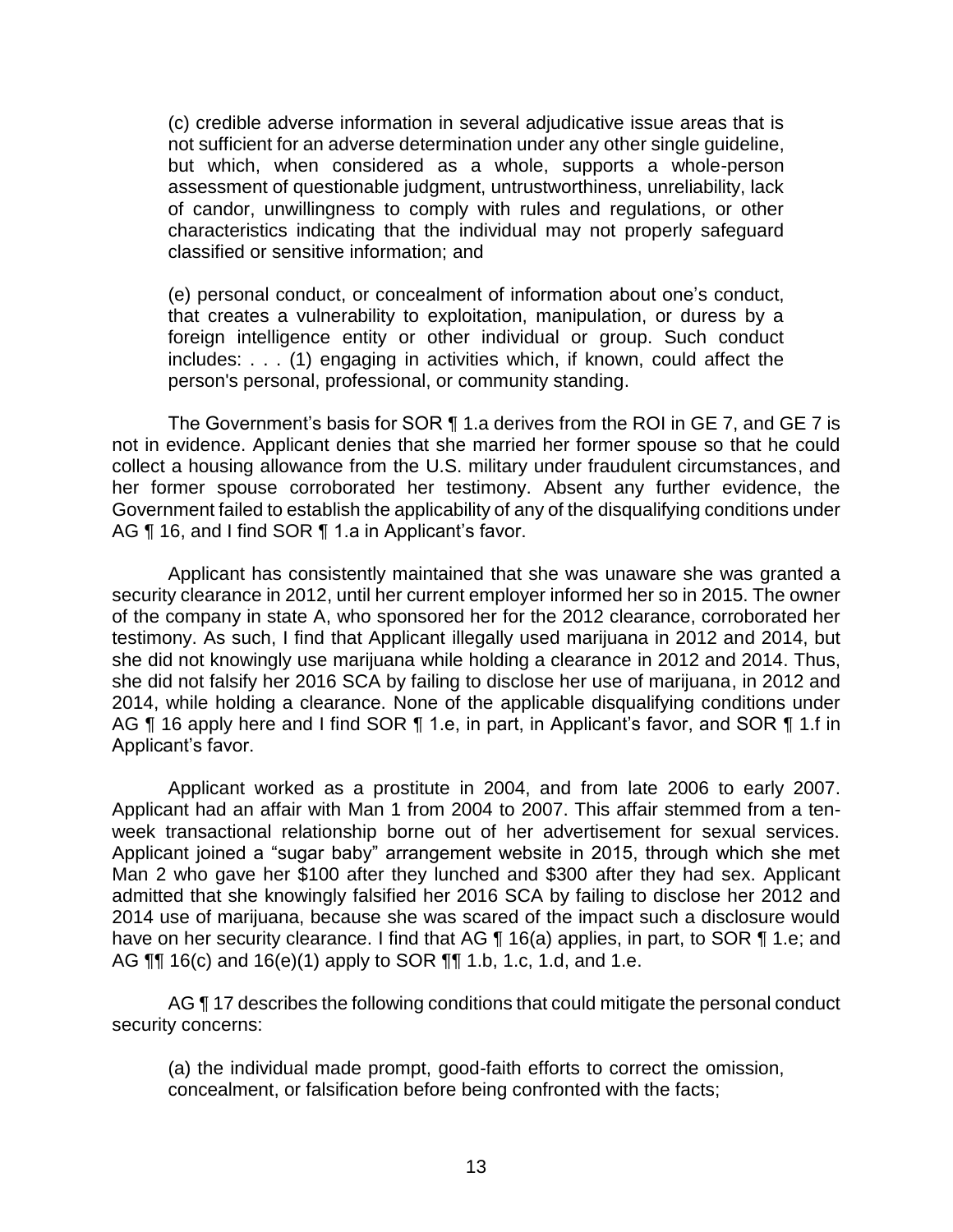(b) the refusal or failure to cooperate, omission, or concealment was caused or significantly contributed to by advice of legal counsel or of a person with professional responsibilities for advising or instructing the individual specifically concerning security processes. Upon being made aware of the requirement to cooperate or provide the information, the individual cooperated fully and truthfully;

(c) the offense is so minor, or so much time has passed, or the behavior is so infrequent, or it happened under such unique circumstances that it is unlikely to recur and does not cast doubt on the individual's reliability, trustworthiness, or good judgment;

(d) the individual has acknowledged the behavior and obtained counseling to change the behavior or taken other positive steps to alleviate the stressors, circumstances, or factors that contributed to untrustworthy, unreliable, or other inappropriate behavior, and such behavior is unlikely to recur;

(e) the individual has taken positive steps to reduce or eliminate vulnerability to exploitation, manipulation, or duress;

(f) the information was unsubstantiated or from a source of questionable reliability; and

(g) association with persons involved in criminal activities was unwitting, has ceased, or occurs under circumstances that do not cast doubt upon the individual's reliability, trustworthiness, judgment, or willingness to comply with rules and regulations.

 The record evidence and Applicant's testimony raise doubts about Applicant's reliability, trustworthiness, and judgment. Applicant did not disclose information about her work as a prostitute in 2004 and 2006 to 2007 during her first polygraph, and she provided conflicting testimony about why she failed to do so. She testified that she: (1) incorrectly assumed the timeframe was beyond the relevant seven-year scope of interest; (2) was under duress during both polygraphs; and (3) would have been able to disclose this information if she had more time. Although she disclosed her work as a prostitute during her second polygraph, she then disputed information contained therein about her need to compartmentalize it and her reason for doing so.

Applicant also made conflicting characterizations about her relationship with Man 1. During her first polygraph, she referenced this relationship as "arrangement," in which she was the "sugar baby" and felt like a prostitute. She then recanted such characterizations because they did not align with her depiction of it as a loving relationship, reiterating that she was under duress when she unfavorably characterized her relationship with Man 1 in her first polygraph.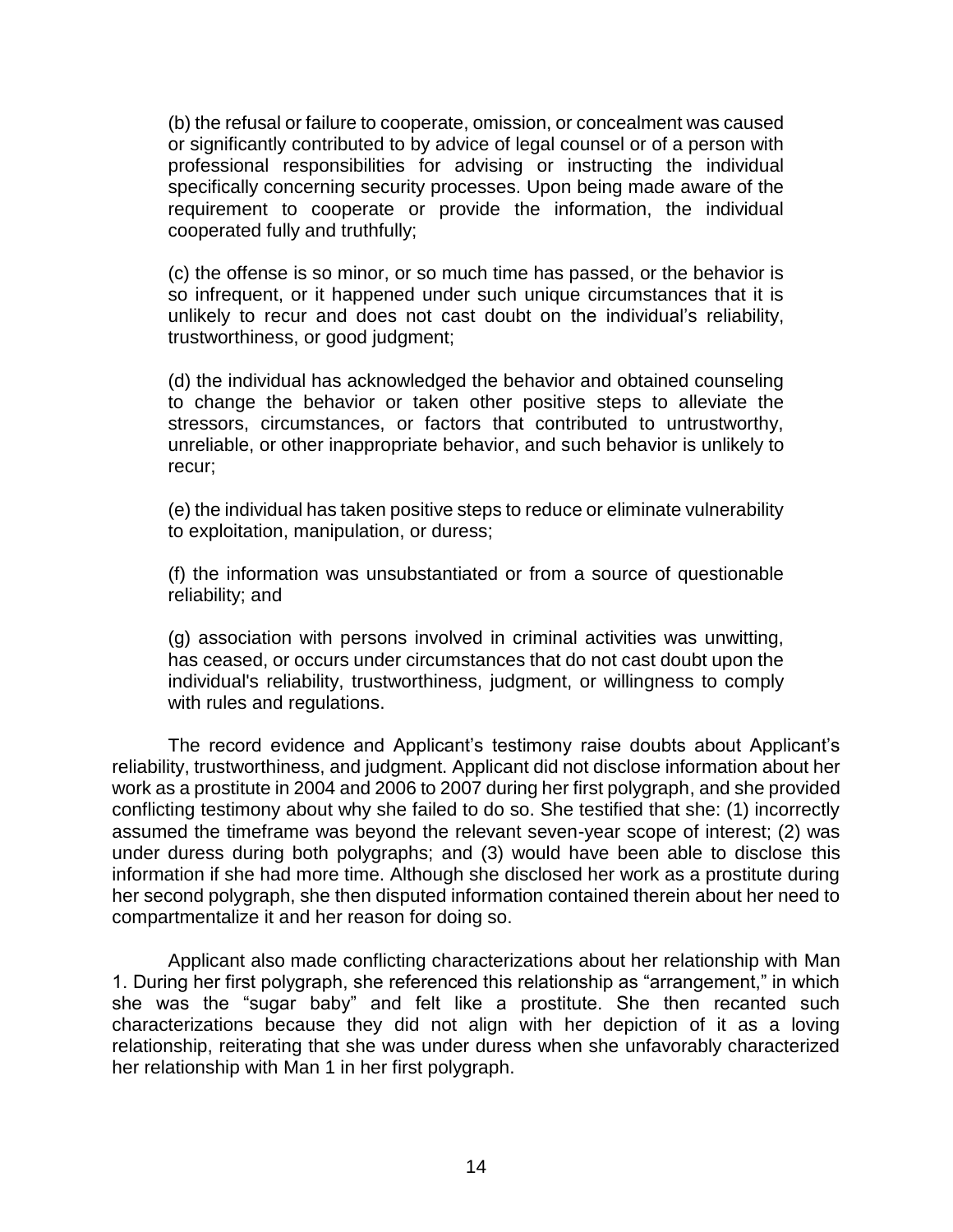Applicant also made conflicting characterizations about her intentions behind joining the website in 2015 and her interaction with Man 2. On one hand, she confirmed, during her second polygraph, that the "sugar baby" website implied a willingness to be in an "arrangement." But she then testified that she joined the website to simply meet new people and date. She also recanted the indication she made, during her second polygraph, that she knew the \$300 Man 2 left her was for the sex they had, testifying that she found the gesture insulting and misread their interaction.

 Applicant did not make any efforts to disclose her 2012 and 2014 marijuana use after knowingly omitting it from her 2016 SCA. When she disclosed only her 2014 marijuana use during her first polygraph, she characterized this use as an unintentional ingestion of a marijuana cookie. When she disclosed both her 2012 and 2014 marijuana use during her second polygraph, she acknowledged that she: (1) did not discuss her 2012 marijuana use during her first polygraph because she was embarrassed; (2) intentionally ingested the marijuana cookie in 2014; and (3) was concerned that the recency of her 2014 marijuana use would have a negative impact on her security processing.

 I did not find Applicant to be candid or credible at the hearing. Her testimony was inconsistent, in contradiction of the record evidence, and not credible in light of the record evidence. Her failure to truthfully disclose her marijuana use on her 2016 SCA also weighs against any mitigation, rehabilitation, and favorable conclusions concerning her credibility. AG  $\P\P$  17(a) to 17(g) do not apply.

### **Whole-Person Concept**

Under the whole-person concept, the administrative judge must evaluate an applicant's eligibility for a security clearance by considering the totality of the applicant's conduct and all relevant circumstances. The administrative judge should consider the nine adjudicative process factors listed at AG ¶ 2(d):

 (1) the nature, extent, and seriousness of the conduct; (2) the circumstances surrounding the conduct, to include knowledgeable participation; (3) the frequency and recency of the conduct; (4) the individual's age and maturity at the time of the conduct; (5) the extent to which participation is voluntary; (6) the presence or absence of rehabilitation and other permanent behavioral changes; (7) the motivation for the conduct; (8) the potential for pressure, coercion, exploitation, or duress; and (9) the likelihood of continuation or recurrence.

 Under AG ¶ 2(c), the ultimate determination of whether to grant eligibility for a security clearance must be an overall commonsense judgment based upon careful consideration of the guidelines and the whole-person concept. I considered the potentially disqualifying and mitigating conditions in light of all the facts and circumstances surrounding this case. I have incorporated my comments under Guideline E in my whole-person analysis. Overall, the record evidence leaves me with questions and doubts as to